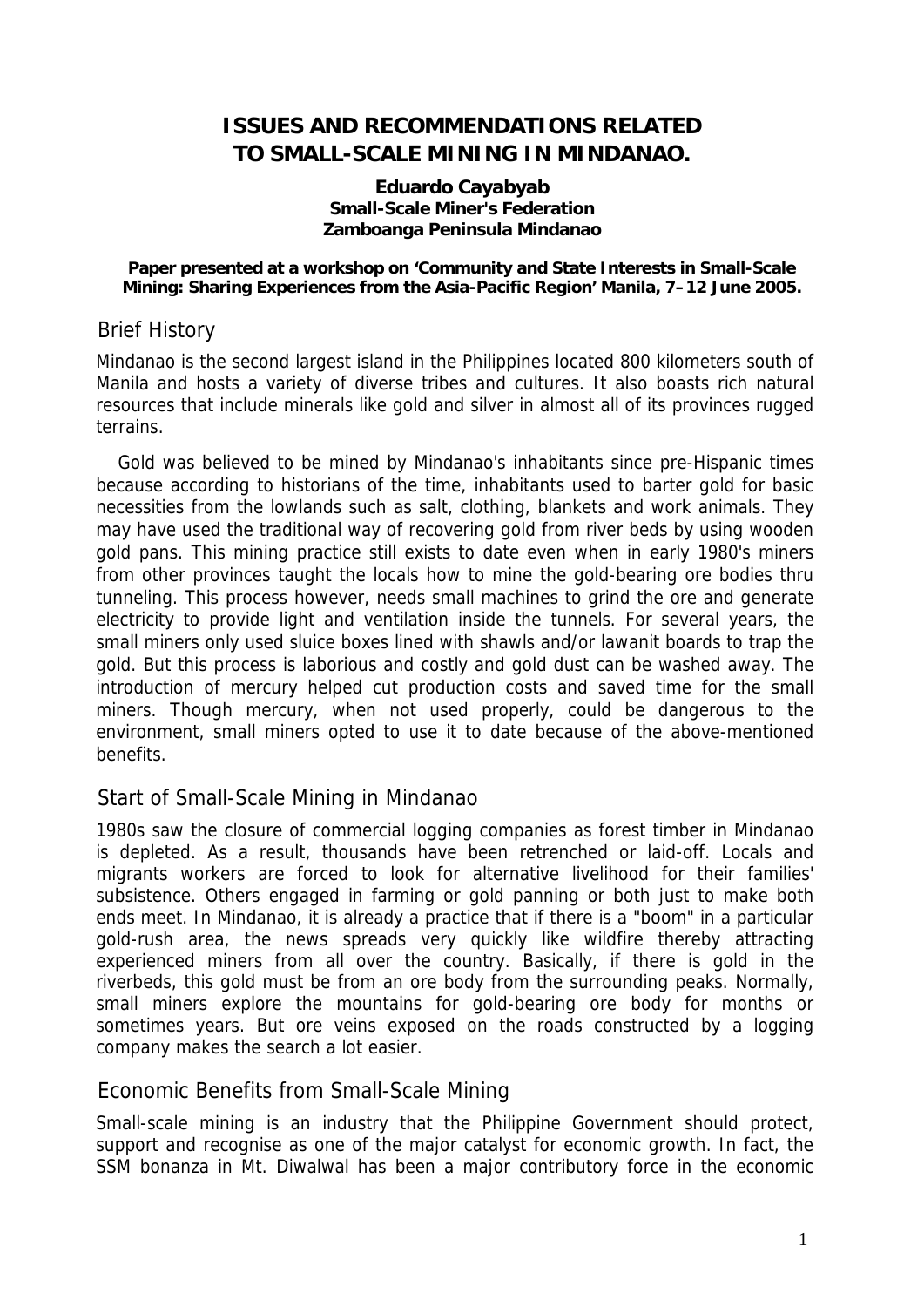'boom' of the municipalities of Monkayo and Tagum City in Davao as lucky small miners invested their extra income in whatever business they opted to engage in. One story tells that a wife of a small miner who used to sell *maruya* (deep fried bananas dipped in flour) became a mayor of Monkayo town. Tagum City's slain Mayor was a military man turned small miner. Now a millionaire, he hired his former Battalion Commander as his security consultant. These success stories did not only happen in Davao. The same stories also abound in all parts of Mindanao.

Evidently, communities and town that host the SSM have been enjoying the economic 'boom'. As income from SSM operation in these areas only revolve within and not repatriated abroad, revenue collected from Vat, E-Vat, licenses, permits and other revenue generating measures of the government can definitely turn the economy around. Simply put, if a person has money more than he needs for his family, he would likely or definitely invest in farming, agro-forestry, raising livestock, transportation, and communication, wholesale and retail business for example. To run these businesses, you have to hire jobless people and by hiring jobless people, you are already helping address one of the country's major problems which is unemployment. And if these businesses prosper, they would inevitably need more jobless people, thus the so-called 'multiplier effect'. Now, if we only have ten thousand of these lucky small miners in Mindanao, you can already imagine the impact on the economy and to think that some of these people are illiterate, under educated or hopeless people before they ventured in SSM. To this, I cannot help but ask this very important question. If you are a company employee earning a minimum salary and with the cost of living higher than what you earn, can you invest in those above-mentioned businesses? The bottom line is, aside from working abroad, which one needs tens of thousands of pesos skills to make it, small-scale mining is the only hope left for poor and under educated people to bail out from misery and hopefully build a foundation for a better, economically secured future. Moreover, if a person has enough money, he can send his children to private schools, and if sick, he could go to a private hospital thereby decongesting schools and hospitals of students and patients respectively.

Aside from the economic benefits elaborated above, it is likewise important to note and consider the following:

- Small-scale mining in Mindanao involves directly and indirectly an estimated 500,000 people. This includes, of course, other businesses somehow related to mining like restaurants, parlors, ambulant peddlers, laborers, operators and processors.
- **Income of individual miners is more than double the income of ordinary company** employees on average.
- Data from the National Economic Development Authority (NEDA) shows that revenues collected from small mining is much bigger than from large-scale mining.
- Employment in SSM does not need voluminous requirements such as diplomas, clearance etc. Ali that is required is that a person is physically fit.
- In a SSM Community, women comprise at least 25 per cent of the work force. They work as house helpers, cooks, salesladies, waitresses, processors, checkers, and laundry women and ore crashers.
- Small miners believe that gold is God-given and is therefore to be shared with those who need help. In fact, people from surrounding communities work part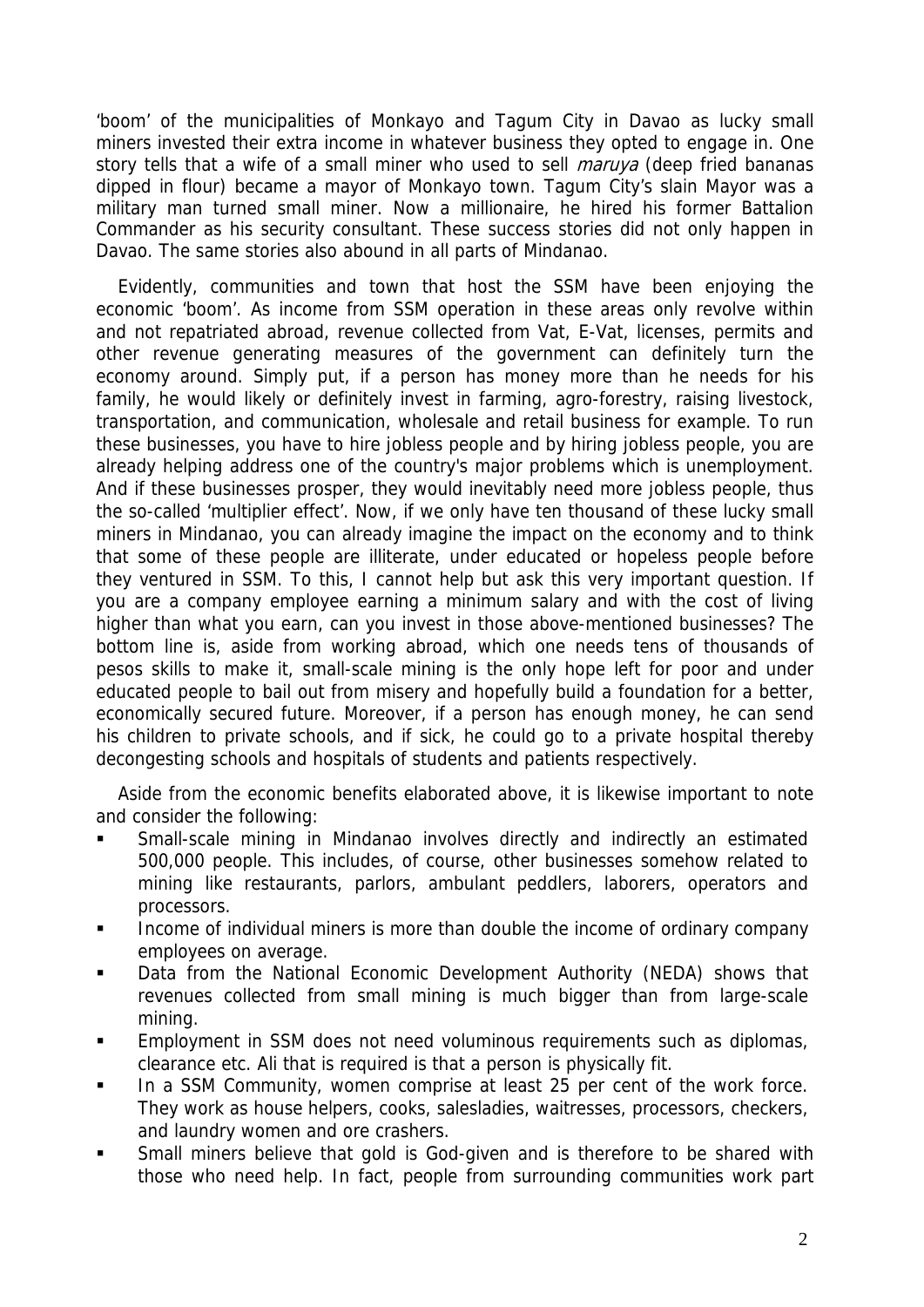time to finance their farms. Others solicit financial assistance to bury their dead, hospitalisation, infrastructures and community social functions;

 More importantly, other small miners use their income in buying idle lands to plant durable and long-term plants like rubber trees, gmelina, mahogany and coconut trees, thereby ensuring the sustainability of their investment and help in the ecology aside from generating more jobs.

Issues Confronting the SSM Industry

### **Legality**

The Philippine Governments preference to large-scale mining has caused insecurity and has dampened the progress and development of any existing SSM area in Mindanao.

Laws have been passed purportedly to recognize, protect and develop the Industry but these laws never materialised in favour of the industry due to loopholes and technicalities. We believe that these laws were passed only to satisfy the lobbyist's persistent and assertive clamor.

P.D-1899 for example, only allows the small miners to operate for only two years and extendable or renewable for another two years. This law only makes the small miners explorers for the large-scale miners.

R.A. 7076-other wise known as 'the people's small-scale mining act of 1991' may have been a better law for the industry but its implementation was deliberately delayed by the government thru DENWMGB to give way to their more preferred law, the R.A. 7942 other wise known as 'the Philippines Mining act of 1995'.

In the Zamboanga Peninsula Region alone (R IX), the DENR/MGB thru its Regional Office, never launched Information campaigns despite the fact that they knew too well

of the existence of small miners in the region. The Provincial Mining Regulatory Boards (PMRB) which is mandated by R.A. 7076 to evaluate, determine and approve permits of certain areas for SSM purposes were not organised In the province until recently when there are no more SSM areas to apply for because these areas are already claimed or applied for by mining Trans-National Corporations (TNCs).

Thus, the SSM operations in these provinces are all labeled 'illegal'. Therefore, the supposed essence and purpose of R.A. 7076 was rendered inutile and useless.

### **Environment**

For 20 years now, SSM operations in Mindanao were never implicated with environmental disaster. News accounts of mercury and cyanide pollution only surfaced after the signing into law R.A. 7942. Small miners believed that faced with the difficult and costly task of ejecting them from the area for Illegal mining and occupation, mining TNCs in cohorts with the DENR / MGB / EM0 are Forced to fabricate reports of pollution and thus create negative public impression and sympathy. Although admittedly, mercury is hazardous to health when used recklessly and when it exceeds the allowable level measured in parts per billon, It is being handled by small miners as safely as possible because it is very expensive. Thus, methods and techniques have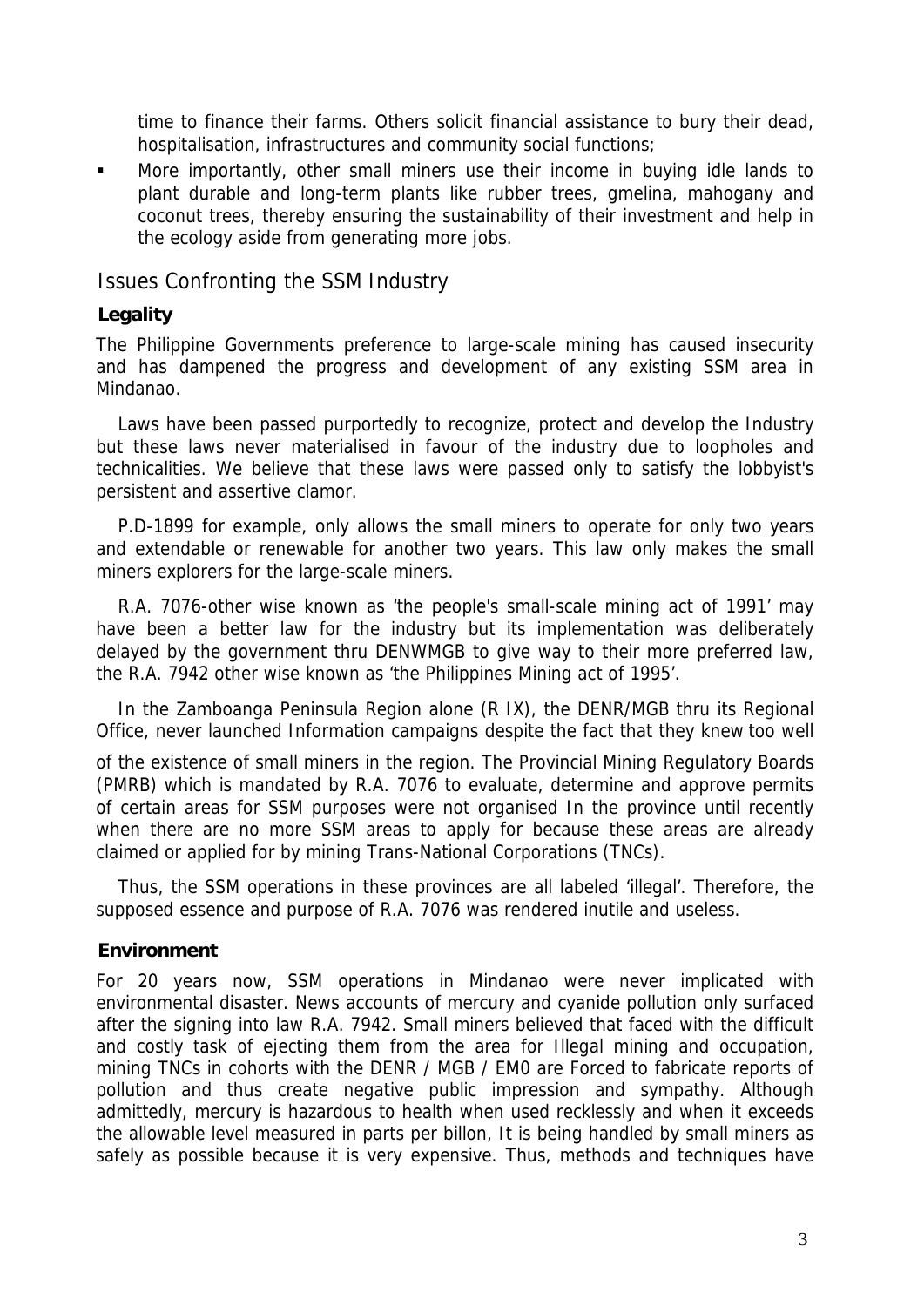been developed to retrieve mercury after use like retorting the amolgam and sluicing the mine tailings.

However, if a small miner is reckless in the conduct of its operations, it could be attributed to the absence of security of tenure -in this case, a small-scale mining permit. Ironically, one cannot expect another to spend a hard earned money to ensure the safety of his business if tomorrow he will be ejected for operating illegally.

# R.A. 7942 and the Entry of Large-Scale Mining Companies

R.A. 7942, otherwise known as 'the Philippine Mining Act of 1995' was enacted into law in 1995. According to the government, the liberalized mining industry will attract billons of dollars of foreign investment and the revenues generated to this effect can certainly ball us out of our foreign debt.

But anti-large-scale mining advocates say otherwise. The law they say, virtually granted foreign control over Philippine land resources thru the deceitful Financial and Technical Assistance Agreement (FTAH). The law likewise allows the mining MCS the following:

- 100 per cent ownership of the company
- **100 per cent repatriation of profits**
- 6 -10 years tax holidays
- **The use of open -pit mining method**
- To pay 2 per cent excise tax Instead of the original 5 per cent
- Timber and water rights
- Dislocate communities
- Can mine even in private properties
- Claim 81, 000 out hectares per province.

With this kind of policy and incentives accorded these mining MCs, even an illiterate person will no longer wonder why the affected communities, cause-oriented groups, civil society and the church are against it. Bishop Jose anguiran of the Diocese of Dipolog city describes RA 7942 as 'selling our birthright for a pot of porridge'.

In Mindanao, struggle against the entry of mining TNCs began right after the signing into law of RA 7942. In no time at all, MPSA and FTAA applications by tens of thousands of hectares cover almost the entire control map of the DENR/MGB. As claims were measured by meridional blocks, areas surroundings a particular area to be mined, like patches of forest that serve as watershed and vital source of traditional herbal medicines of the host Indigenous peoples, banana, coconut and rubber plantations, traditional farmlands used to plant rice, corn, vegetables and root crops that for decades has been the source of sustainable livelihood of upland farmers are virtually left at the mercy of these mining TNCs.

For all of us M have a clear picture of the negative effects of large-scale mining operations with affected communities, let me share with you our personal experience with TVI Resource Development (Phil.) Inc. (TVI), a Canadian-owned junior mining company at Sitio Canatuan, Tabayo. Siocon, Zamboanga del Norte.

In 1994, TVI entered Canatuan by virtue of a MPSA (Mineral Production Sharing agreement) covering 508 hectares that include the area where more than 8,000 small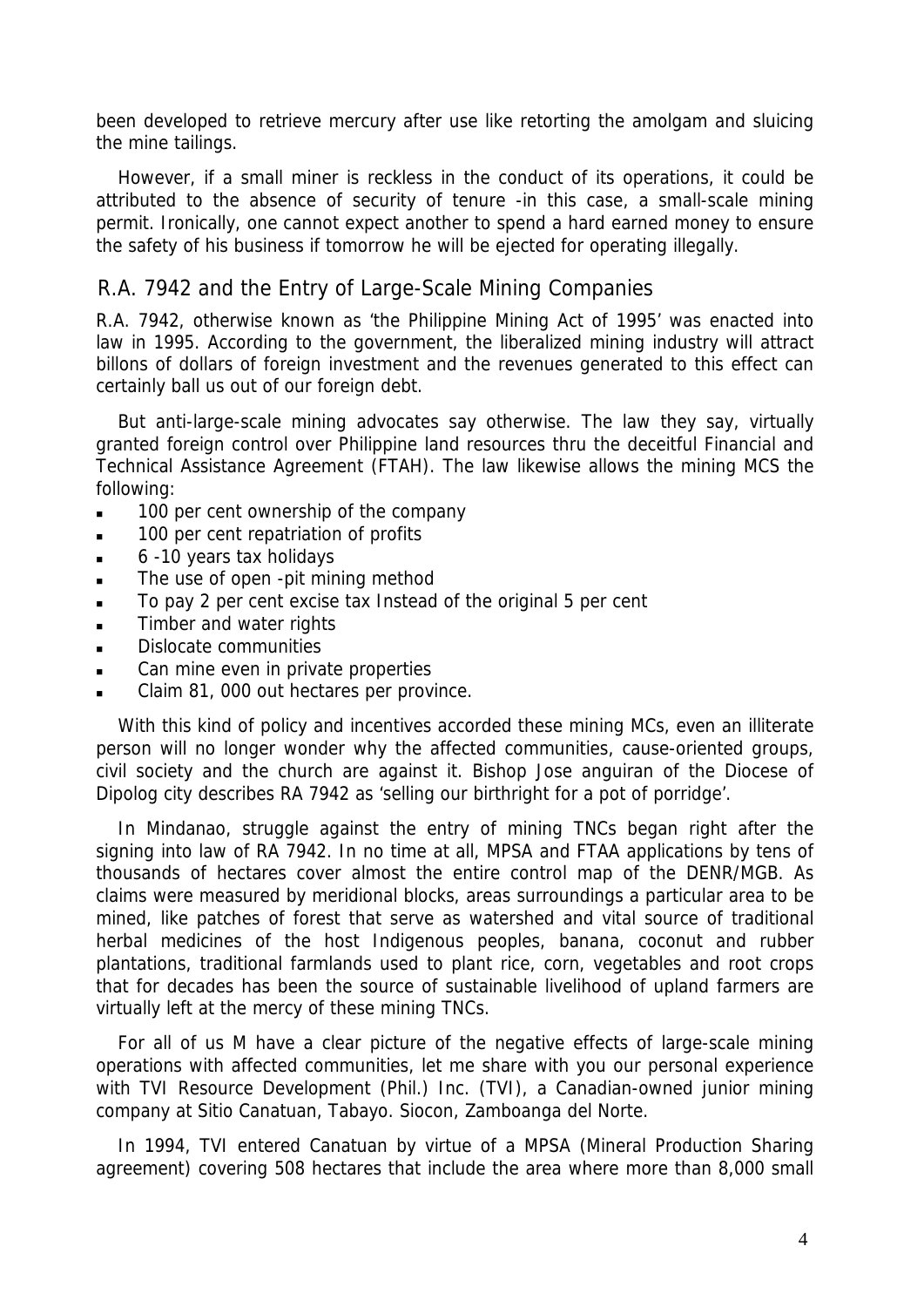miners and the IP mine since 1987. The same area likewise is well within the more than 8,000 hectares covered by a Certificate of Ancestral Domain title (WT) of the Subanen tribe headed by Timuay Jose 'Boy' Anoy.

In compliance with the due process, TVI, with the DEN/MGB as facilitators, conducted a public hearing/consultation in Siocon even without the prescribed notices weeks before the activity. Despite the strong manifestation of the oppositors of the project, MGB thru manipulation in the process, made it appear that there was an overwhelming support in favor of the company.

Threatened by these events, the small miners and the IPS bonded together and sent joint petitions to concerned local government agencies including the office of the President. As our petitions fell on deaf ears, we brought our grievances to the streets and barricaded M's exploration activities. Angered by our actions, TVI responded with commission of serious human rights violations as follows:

- Imposition of total food economic blockade. For years, food supplies and mining implements has to be brought thru the inhospitable terrains of the forest.
- Establishment of checkpoints manned by the military-trained-company-paid Special Civilian Armed Auxiliary (SCAA) in every possible entry to the community. These checkpoints restricted the entry of not only goods and equipments but of leaders of the community and sympathizers. Until to date, Timuay Boy Anoy and Onsino Mato are still banned to enter the community.
- Banned religious activities and curtailed the right to education by confiscating construction materials to be used to build a chapel and school rooms. Fortunately, the LGU and the church intervened and the materials were subsequently released. At: times, however, the 'kaabag', a person authorized by the church to celebrate mass is banned.
- Curtailed the right to livelihood by bulldozing active tunnels and dismantled by force rod mill shops.
- Curtailed freedom of expression and the right to peacefully assemble by brutally dispersing our picket in 1999. During the incident, leaders were handcuffed and illegally detained, seriously wounded and physically injured.

To add insult to injury, lawsuits had been filed by TVI against the leaders as it is already proven to be effective in toning down the opposition. A classic example is the filing of multiple murders and multiple frustrated murders against Timuay Anoy, Onslno Mato and Fernandino Mudai as a result of an ambush that killed 13 TVI employees that the company claimed was master minded by the three tribal leaders. To date, the case has been dismissed by the provincial and regional prosecutor's office but TVI elevated It to the Department of Justice (DOJ). The case is still with the DOJ pending resolution. Please note that this dilemma does not exclusively prevail in Canatuan. It happens in all parts of Mindanao.

- 1. Due to the strong opposition of the affected communities, environmentalists, cause-oriented groups (NGO's), civil society and the religious sector against the negative impact of LSM on the environment, economy and the society, the government should immediately declare a moratorium on the implementation of R.A. 7942 and should immediately stop all ongoing LSM operations in Mindanao.
- 2. The government should recognise, protect and promote the importance of the SSM industry in the economic upliftment of small miners' families and the